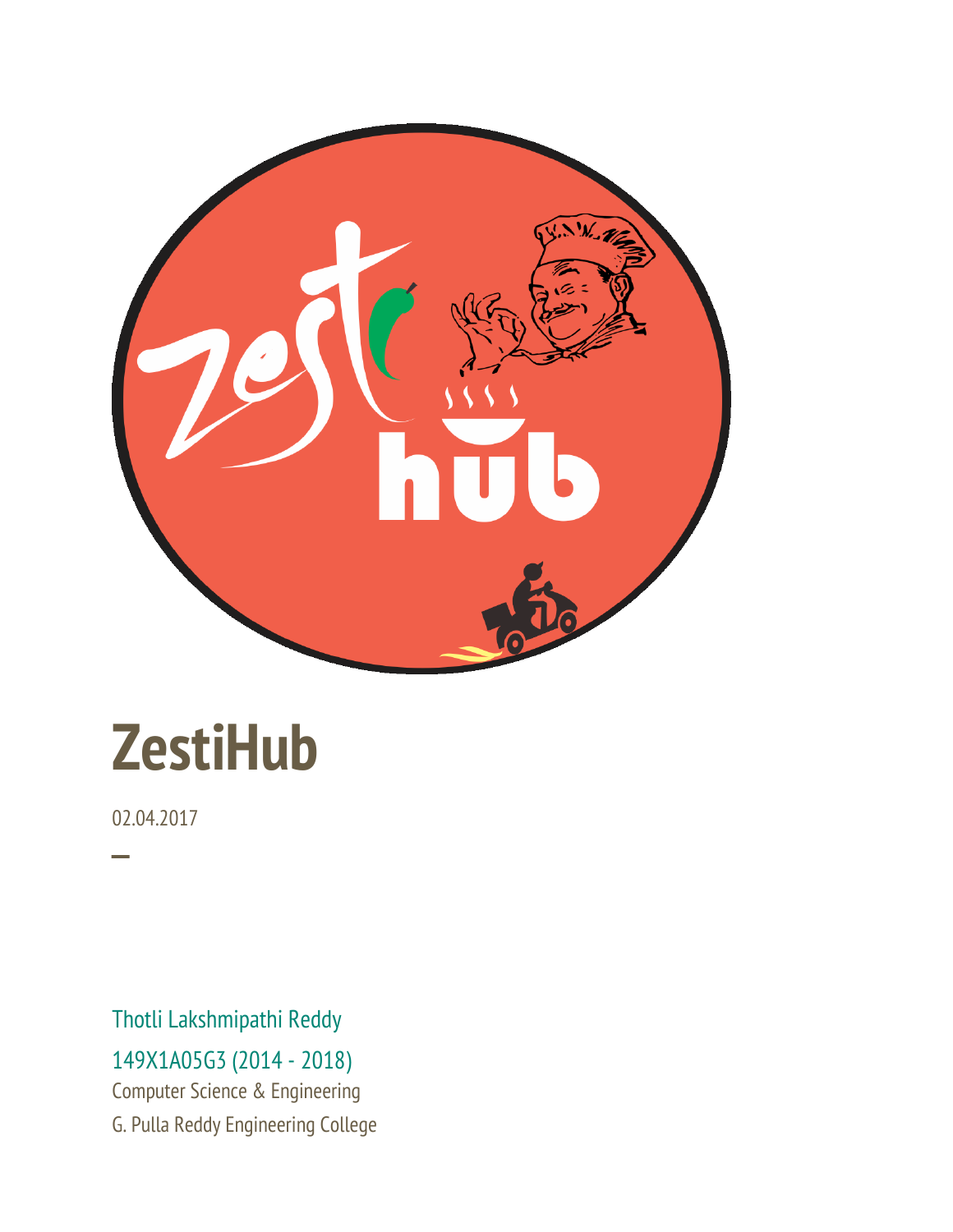Kurnool.

## **Overview**

ZestiHub is an online food ordering and delivering system. It is friendly interface and efficient in functioning. Orders can be placed through both an android app and website.

#### **Goals**

- 1. Students should not face problems during exams on making food.
- 2. Provide healthy and hygienic food at affordable prices.

#### **Description**

We as a group of four members developed the app (ZestiHub) in order to avoid the problems of the students who come to pursue undergraduation from different locations. We used different technologies to build the android app and website. App is very quick in response with most friendly user interface. Of course we are very much interested to establish Startups and as a part of Entrepreneurship Cell in our college we took forward this to test in real time. After testing the demand in market we thought of it to make even better in technical aspects. We are working on it to release as soon as possible with best strategies to kick start the services.Now it is off the server so not possible to check in Google Play Store.

## **Technical Aspects**

Technologies Used

- 1. HTML
- 2. CSS
- 3. JavaScript
- 4. Java
- 5. Google Maps API for location tracking purpose

App Compatibility